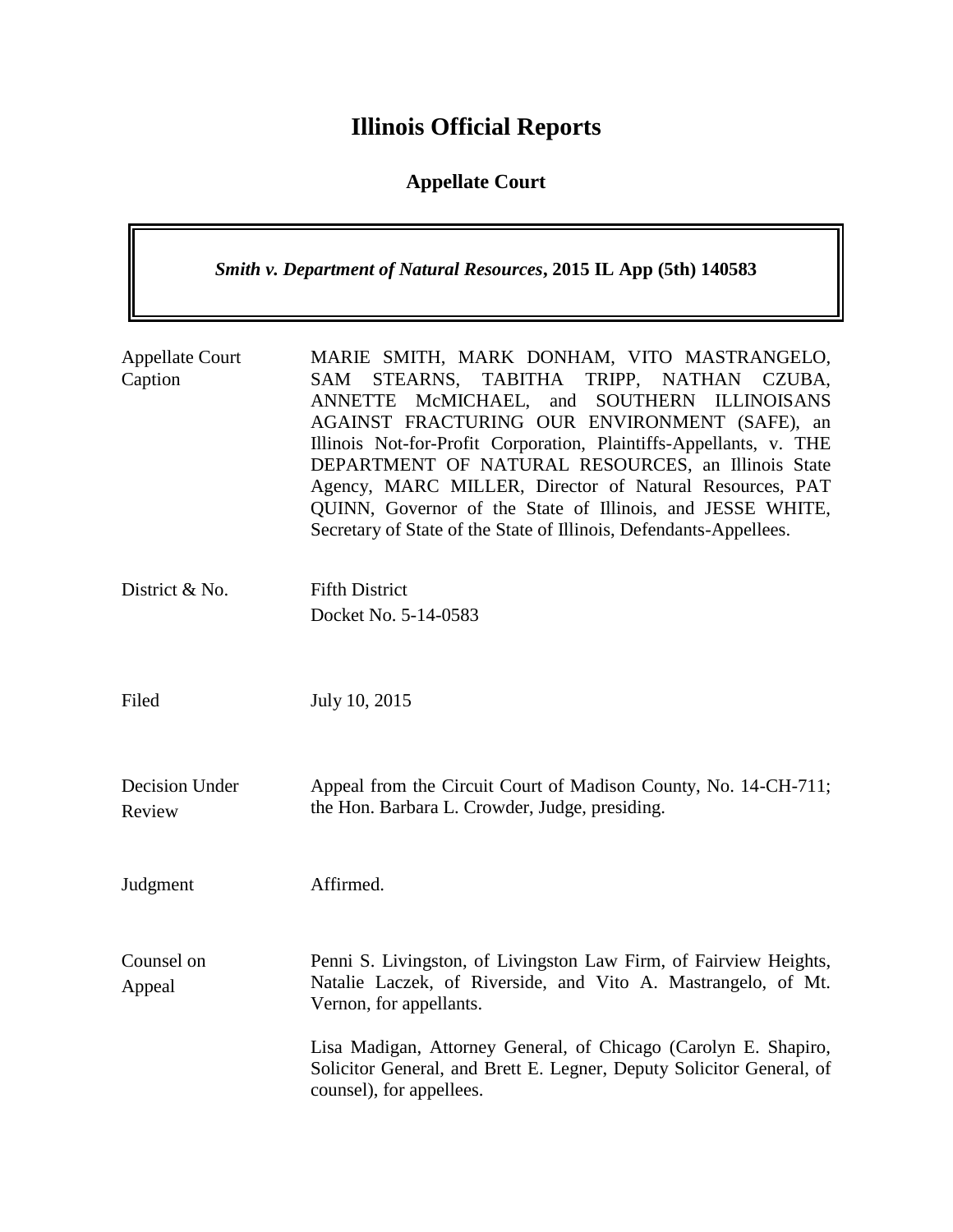Panel JUSTICE WELCH delivered the judgment of the court, with opinion. Justices Schwarm and Moore concurred in the judgment and opinion.

## **OPINION**

¶ 1 The plaintiffs, Marie Smith, Mark Donham, Vito Mastrangelo, Sam Stearns, Tabitha Tripp, Nathan Czuba, Annette McMichael, and Southern Illinoisans Against Fracturing Our Environment (SAFE), sought a preliminary injunction to prevent the implementation of the rules adopted by the defendant, the Illinois Department of Natural Resources (IDNR), under the Hydraulic Fracturing Regulatory Act (Hydraulic Fracturing Act or Act) (225 ILCS 732/1-1 *et seq.* (West Supp. 2013)). The circuit court of Madison County entered an order denying the complaint for preliminary relief. For the reasons which follow, we affirm the decision of the circuit court.

¶ 2 The plaintiffs are individual landowners from various counties in Illinois as well as SAFE, an Illinois not-for-profit corporation with its registered office in Johnson County, Illinois. The plaintiff landowners anticipate that hydraulic fracturing will occur in their locales. Most of the plaintiff landowners own the mineral rights in their land.

¶ 3 Fracking is an oil and/or gas operation that uses vertical and horizontal wellbores together with large amounts of water, chemical additives, pressure, and explosive charges to reach and extract oil and gas from underground. The Hydraulic Fracturing Act applies to all wells in which high-volume horizontal hydraulic fracturing operations are planned, have occurred, or are occurring in Illinois. 225 ILCS 732/1-20 (West Supp. 2013). The Act was signed into law on June 17, 2013. Section 1-130 of the Hydraulic Fracturing Act (225 ILCS 732/1-130 (West Supp. 2013)) grants the IDNR the authority to adopt rules that may be necessary to accomplish the purposes of the Act.

¶ 4 On November 15, 2013, the IDNR published its first notice of its proposed rules for the Hydraulic Fracturing Act pursuant to the general rulemaking provisions of the Illinois Administrative Procedure Act (Administrative Procedure Act) (5 ILCS 100/5-40 (West 2012)) and scheduled two public hearings, the first for November 26, 2013, in Chicago, and the second for December 3, 2013, in Ina. After receiving requests for further public hearings, the IDNR scheduled three additional hearings as follows: December 5, 2013, in Effingham; December 17, 2013, in Decatur; and December 19, 2013, in Carbondale. The Effingham hearing was thereafter rescheduled for December 16, 2013.

¶ 5 Following the public hearings and the receipt of 38,000 public comments and 43,000 pages of written comments, the IDNR submitted its revised proposed rules to the Joint Committee on Administrative Rules (JCAR), which is a legislative committee that has authority over the adoption of rules. The submission of the revised proposed rules to JCAR commenced the second notice period pursuant to section 5-40(c) of the Administrative Procedure Act (5 ILCS 100/5-40(c) (West 2012)). As part of the second notice period, the IDNR published its response to the public comments. Attached to the revised proposed rules was a listing of over 200 sources that the IDNR reviewed in order to prepare the revised proposed rules.

¶ 6 The second notice period was set to expire by default 45 days after it had commenced. On September 16, 2014, JCAR voted to extend the second notice for another 45 days. On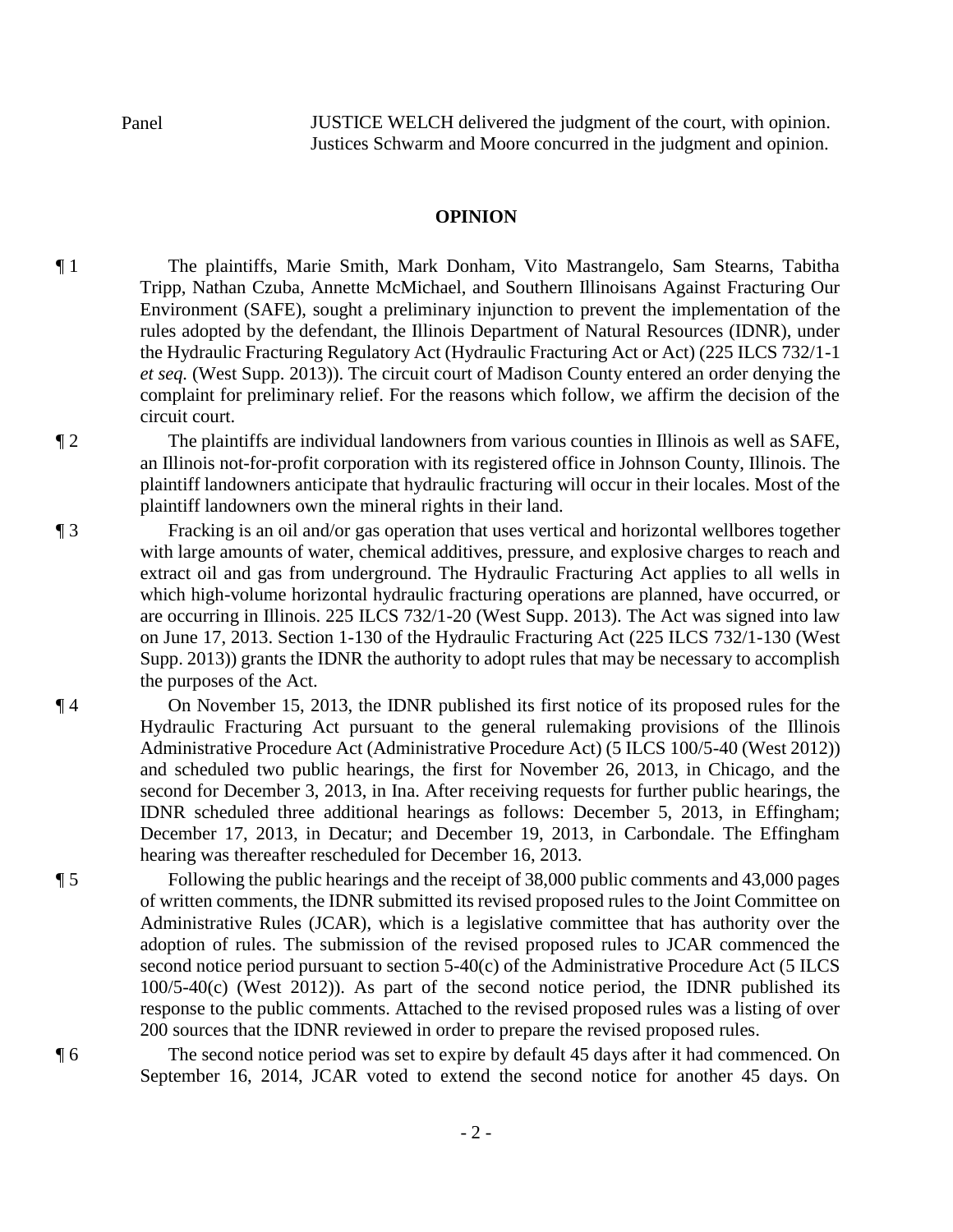November 6, 2014, JCAR voted to adopt the proposed rules. On November 10, 2014, the plaintiffs filed a nine-count "complaint for declaratory judgment and preliminary and permanent injunction."

¶ 7 According to the complaint, the IDNR administrative regulations were invalid as the IDNR had failed to comply with the required statutory rulemaking procedures in the following manner: (1) the IDNR did not include a summary of the proposed rules in its regulatory agenda prior to the first notice period in violation of section 5-60 of the Administrative Procedure Act (5 ILCS 100/5-60 (West 2012)) and failed to state its reason in writing for not doing so, along with the facts that form the basis for that reason; (2) the IDNR failed to comply with section 5-40(b) of the Administrative Procedure Act (5 ILCS 100/5-40(b) (West 2012)) by not giving sufficient notice of the public hearings; (3) the IDNR failed to make available an agency representative to respond to general questions from the public regarding the agency's proposal and the rulemaking process in violation of section 5-40(b) of the Administrative Procedure Act (*id.*); (4) the IDNR violated section 5-40 of the Administrative Procedure Act (5 ILCS 100/5-40 (West 2012)) by denying some citizens admittance to the public hearings, by not allowing some citizens to speak during the hearings, and by setting a predetermined time allotment of two hours at the hearings; (5) the IDNR failed to disclose, in its first notice, any published studies, published reports, or underlying data that was used in drafting the proposed rules or failed to use any published studies, published reports, or underlying data in drafting the proposed rules; (6) the IDNR provided false statements in its first notice when it indicated that other documents were not incorporated into the rules by reference, in violation of section 5-75 of the Administrative Procedure Act (5 ILCS 100/5-75 (West 2012)) and when it indicated that the rulemaking did not affect units of local government; (7) the IDNR violated the "spirit and purpose" of the Administrative Procedure Act by not publishing the transcript of the public hearings on its website until August 29, 2014; (8) the IDNR's cumulative violations of the Administrative Procedure Act deprived the plaintiffs of their rights under the Administrative Procedure Act; and (9) the IDNR violated section 1-97 of the Hydraulic Fracturing Act (225 ILCS 732/1-97 (West Supp. 2013)) by failing to submit a statutorily required report to the General Assembly by February 1, 2014.

¶ 8 Also, on November 10, 2014, the plaintiffs filed a motion for preliminary relief, seeking a preliminary injunction to enjoin the defendants from adopting and filing the administrative regulations approved by JCAR and to prohibit the Secretary of State from publishing them. The motion alleged that the rules were "incomplete, inadequate, and invalidly enacted" and, as such, would cause "irreparable harm to the Plaintiffs and other members of the public who were deprived of an adequate opportunity to participate in the development of the proposed rules as required under [the Act]."

¶ 9 The motion further alleged that the plaintiffs had no other adequate remedy under the law or in equity to correct the deficiencies with the rulemaking, and that they would suffer harm to their rights as Illinois citizens and landowners unless the defendants were prohibited from publishing the rules. Accordingly, the motion requested the following relief: (1) a finding that the IDNR failed to comply with multiple mandatory statutory rulemaking procedure requirements under the Administrative Procedure Act, which rendered the rules invalid; (2) the entry of an order prohibiting the IDNR from adopting or filing the regulations; and (3) the entry of an order prohibiting the Secretary of State from publishing the regulations.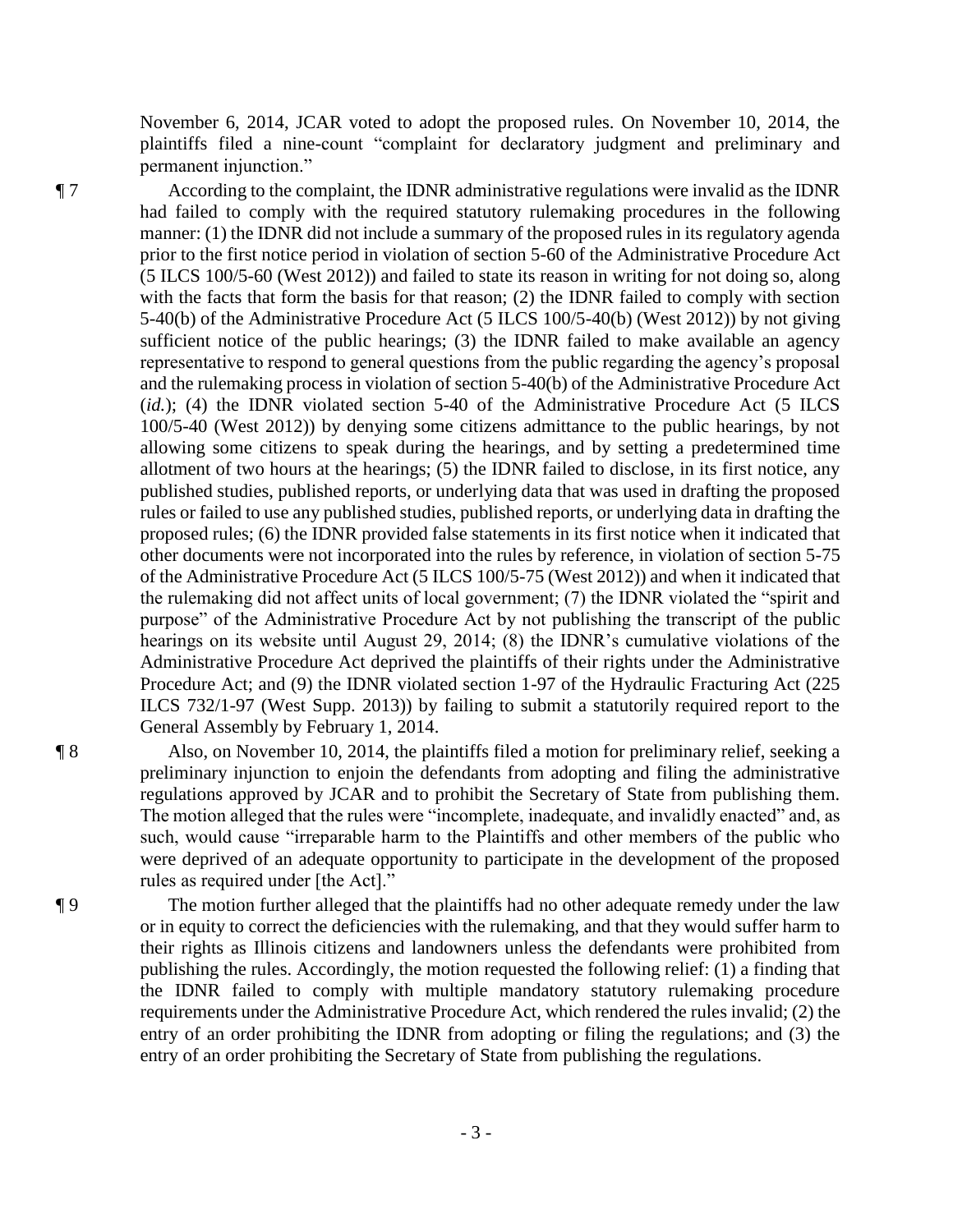¶ 10 Thereafter, on November 14, 2014, the IDNR filed the adopted rules with the Secretary of State pursuant to section 5-65 of the Administrative Procedure Act (5 ILCS 100/5-65 (West 2012)). The rules became effective when they were filed with the Secretary of State. 5 ILCS 100/5-40(d) (West 2012).

¶ 11 On November 18, 2014, the defendants filed an objection to the plaintiffs' motion for preliminary relief, arguing that the plaintiffs' request to enjoin adoption and filing of the regulations was moot because the rules had been filed with the Secretary of State on November 14, 2014, and had become effective on that date. The objection further argued that the plaintiffs failed to demonstrate irreparable harm as required to obtain a preliminary injunction in that they offered "nothing more than conclusory allegations that they [would] suffer irreparable harm." Specifically, the objection argued that the plaintiffs' argument with regard to irreparable harm was "based entirely on speculation" in that the plaintiffs had not alleged any of the following facts: "that anyone has applied or will apply for a permit to conduct horizontal high volume hydraulic fracturing on or near any property" owned by them; that such an application for a permit would be granted; and that even if such a permit existed, imminent harm would result to them or their property. The objection argued that the plaintiffs failed to set forth "any basis to conclude that the mere enactment of rules setting forth standards and procedures for permitting and regulating hydraulic fracturing \*\*\* [would] cause *any* harm to [them], let alone irreparable harm." (Emphasis in original.)

- ¶ 12 Furthermore, the objection argued that the plaintiffs failed to demonstrate an inadequate remedy at law and that there was a likelihood of success on the merits. The objection noted that section 1-50 of the Act (225 ILCS 732/1-50 (West Supp. 2013)) allowed any person having an interest that is or may be adversely affected by a hydraulic fracturing permit application to request a public hearing. The objection further noted that decisions on permit applications were subject to judicial review under the Administrative Review Law (225 ILCS 732/1-53(d) (West Supp. 2013)). Therefore, the objection argued that the plaintiffs failed to demonstrate that this procedure was inadequate to address any alleged harms that they may suffer. With regard to the likelihood of the success on the merits, the objection argued that the plaintiffs failed to demonstrate that the IDNR violated the Administrative Procedure Act during the rulemaking process.
- ¶ 13 On November 18, 2014, a hearing was held on the plaintiffs' motion for preliminary relief. At the hearing, the trial court accepted the facts pled in the complaint as true for the purposes of the hearing. The court did not allow the presentation of witnesses or affidavits and just accepted arguments of counsel. After hearing arguments, the court took the matter under advisement.
- ¶ 14 On November 21, 2014, the trial court entered a written order denying the plaintiffs' motion for preliminary relief. In its order, the court noted that the plaintiffs had clearly stated that the request for the preliminary injunction was based solely on their allegations "that mandatory procedural requirements governing how an agency adopts rules were violated." The court concluded that it was "unable to determine whether the IDNR allowed reasonable participation in a preliminary injunction hearing." The court concluded that it was not clear, without discovery and further briefing, whether the IDNR violated the Administrative Procedure Act during the rulemaking procedure.
- ¶ 15 Further, the trial court noted that the plaintiffs must establish the following elements in order to be entitled to a preliminary injunction: they possess a clear right or interest needing

- 4 -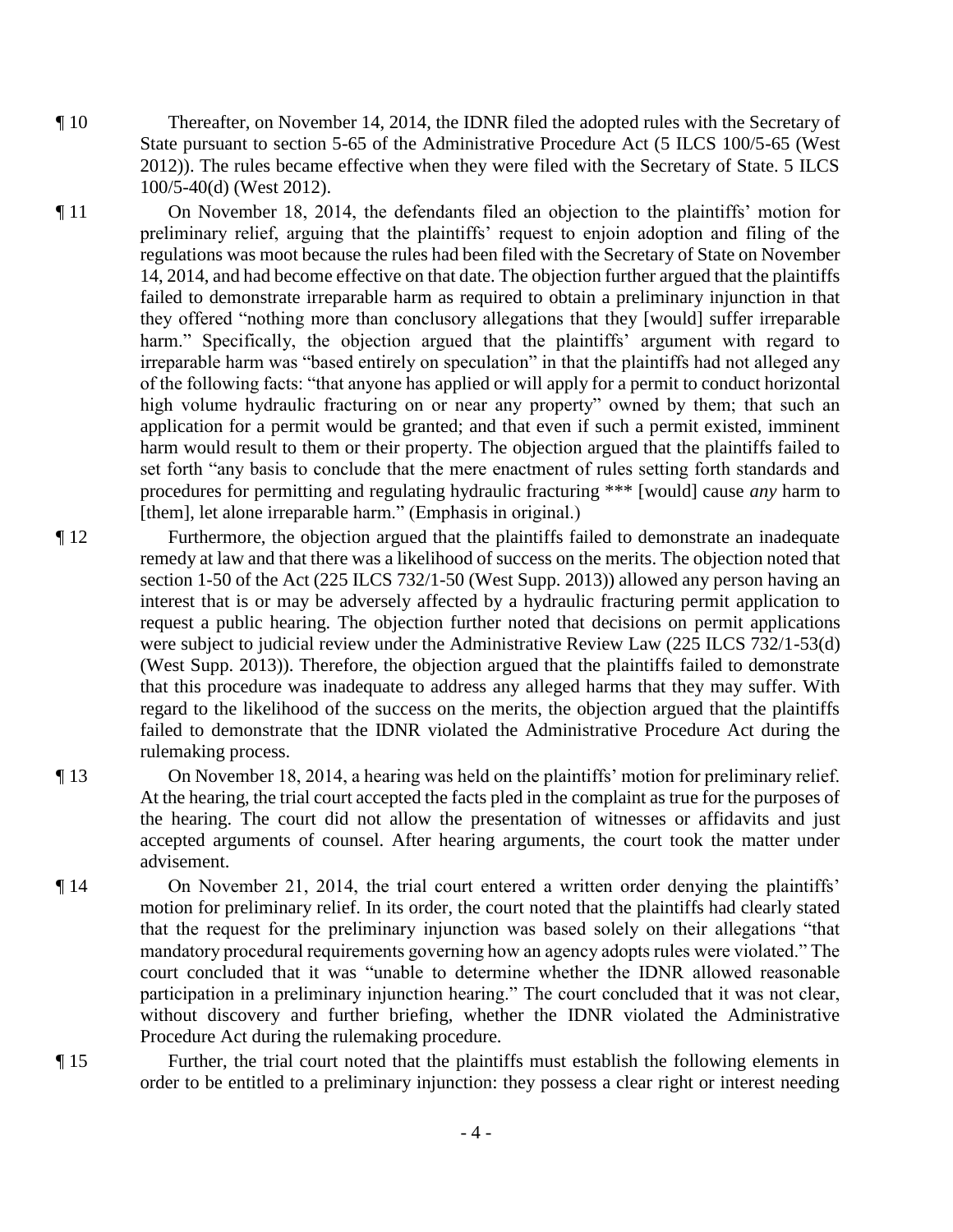protection; they have no adequate remedy at law; irreparable harm will result if the preliminary injunction is not granted; and there is a reasonable likelihood of success on the merits. With regard to the first element, clear right or interest in need of protection, the court noted that the plaintiffs are citizens of Illinois and therefore have an interest in having the government comply with the applicable law. The court also noted that the plaintiffs include landowners, mineral interest owners, and members of communities where high-volume horizontal hydraulic fracturing would be permitted under the rules. Accordingly, the court found that the plaintiffs have a clearly ascertainable right.

¶ 16 As for the likelihood of success on the merits, the court noted that the plaintiffs had alleged multiple violations by the IDNR in its rulemaking procedures. The court then noted that the plaintiffs are not required to prove that they will win in order to meet this element. Instead, they need only raise a fair question as to the likelihood of their success on the merits.

¶ 17 With regard to irreparable harm, the court stated as follows:

"Plaintiffs failed to establish that they will suffer irreparable harm if the Secretary of State publishes the adopted rules. IDNR through JCAR adopted the rules. The rules will allow applications to be filed. Facts must be alleged with certainty as to what harm the plaintiffs will incur. Conclusory allegations that some of the plaintiffs have land near some areas where someone may file an application for a permit do not state irreparable harm. No applications have been filed, let alone granted. Plaintiffs have not established imminent harm or irreparable injury will occur simply by the publishing of the rules."

¶ 18 Accordingly, the trial court concluded that the plaintiffs had not met their burden of proof regarding irreparable injury and therefore it could not grant the preliminary injunction. The plaintiffs appeal.

¶ 19 Initially, the defendants argue that the plaintiffs' requested interlocutory relief is moot in that the relief requested in their motion for preliminary injunction, to prohibit the IDNR from adopting or filing the revised regulations and to prohibit the Secretary of State from publishing the regulations, has already occurred. The plaintiffs concede that the regulations were adopted and published after their motion for preliminary relief was filed. The defendants note that the plaintiffs are now asking this court in their appellate brief (1) to enter injunctive relief that prohibits the use of the regulations until a decision on the merits can be made and (2) to direct the defendants to publish a notice in the Illinois Register that the regulations have been enjoined. The defendants argue that this relief was not requested in the trial court, and therefore, has been forfeited.

¶ 20 The plaintiffs counter that their requested relief was not "so limited" as their motion also requested that the trial court find that the IDNR had failed to comply with mandatory rulemaking procedures and that the plaintiffs had shown the requisite elements for the issuance of a preliminary injunction. In support of this position, the plaintiffs point out that during the hearing, the defendants' counsel advised that the rules had been filed by the IDNR and the plaintiffs noted that there were still several levels of remedies available. The plaintiffs also argue that they have made it clear that "prohibition of the use of the invalid rules" was the goal of the motion for preliminary injunction and the lawsuit. After reviewing the record, we agree with the plaintiffs and will address the issue of whether the plaintiffs have raised a fair question as to the requisite elements for the issuance of a preliminary injunction.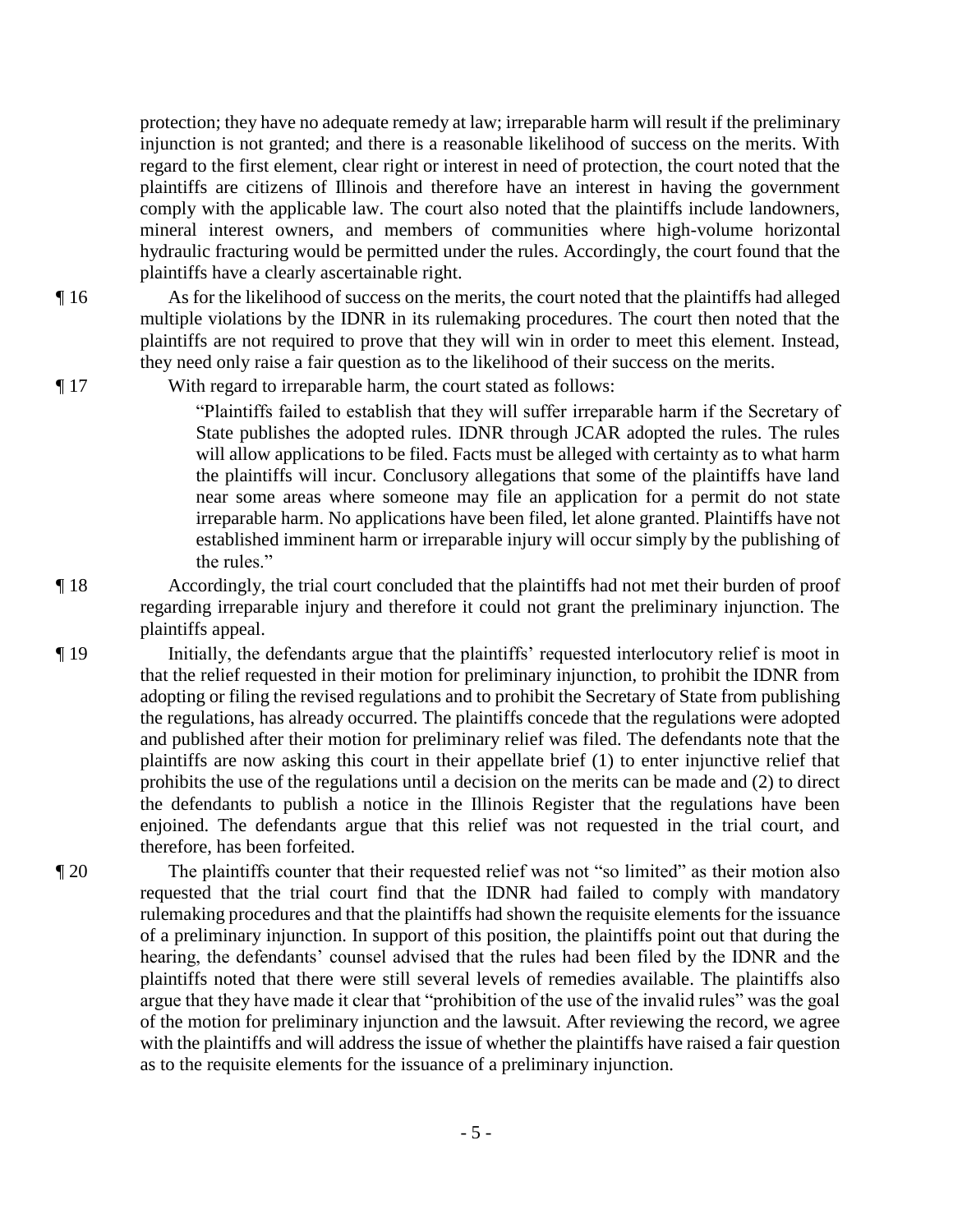- ¶ 21 The purpose of a preliminary injunction is to preserve the status quo until the merits of the case are decided. *City of Kankakee v. Department of Revenue*, 2013 IL App (3d) 120599, ¶ 17. A preliminary injunction is an extraordinary remedy that is applicable only in extreme emergency situations where serious harm would result if not issued. *Id.* To establish entitlement to a preliminary injunction, the plaintiff must demonstrate the following: (1) a clearly ascertainable right in need of protection; (2) that they will suffer irreparable harm if the injunction does not issue; (3) no adequate remedy at law for the injury; and (4) the likelihood of success on the merits. *People ex rel. Klaeren v. Village of Lisle*, 202 Ill. 2d 164, 177 (2002). The party seeking the injunction must raise a fair question concerning the existence of the claimed right, *i.e.*, a fair question as to the existence of each element. *Clinton Landfill, Inc. v. Mahomet Valley Water Authority*, 406 Ill. App. 3d 374, 378 (2010).
- ¶ 22 At the preliminary injunction stage, the trial court should not consider contested issues of fact, nor should it decide the merits of the case. *Harper v. Missouri Pacific R.R. Co.*, 264 Ill. App. 3d 238, 249 (1994). In general, an abuse of discretion standard of review applies to the trial court's decision to grant or deny a preliminary injunction. *Clinton Landfill*, 406 Ill. App. 3d at 378. A trial court abuses its discretion where its ruling is arbitrary, fanciful, or unreasonable or where no reasonable person would adopt the court's view. *World Painting Co. v. Costigan*, 2012 IL App (4th) 110869, ¶ 12. The relevant question for the reviewing court is whether there was a sufficient showing made to the circuit court to sustain its order. *Scheffel Financial Services, Inc. v. Heil*, 2014 IL App (5th) 130600, ¶ 9.
- ¶ 23 However, where the trial court does not make any factual findings and instead rules on a question of law, the standard of review is *de novo*. *Clinton Landfill*, 406 Ill. App. 3d at 378. Furthermore, where an answer is not filed, an injunction must be measured by the sufficiency of the complaint and all well-pleaded facts are to be taken as true. *McErlean v. Harvey Area Community Organization*, 9 Ill. App. 3d 527, 529 (1972).

¶ 24 The plaintiffs first argue that the irreparable-harm element for the issuance of a preliminary injunction should be presumed where the defendants failed to follow the Administrative Procedure Act during the rulemaking process. The plaintiffs ask this court to hold that "when the mandatory rulemaking provisions are violated, rendering the rulemaking invalid, the result is irreparable harm to Illinois citizens, specifically, in this case to the [p]laintiffs." In support of their position, they cite *People ex rel. Sherman v. Cryns*, 203 Ill. 2d 264, 277 (2003), which states that where an injunction is sought by the State or a governmental agency pursuant to express authorization of a statute, the requisite elements necessary to obtain an injunction need not be satisfied. Instead, the State or agency seeking the injunction only need to show that the statute was violated and that the statute relied upon specifically allows for injunctive relief. *Id.* "The principle underlying the willingness of the courts to issue statutory injunctions to public bodies to restrain violations of a statute is that harm to the public at large can be presumed from the statutory violation alone." *People ex rel. Hartigan v. Stianos*, 131 Ill. App. 3d 575, 580 (1985).

¶ 25 In response, the defendants argue that irreparable harm should not be presumed in this case. The defendants note that the plaintiffs are not government agencies seeking to enjoin a statutory violation nor does the Hydraulic Fracturing Act or the Administrative Procedure Act expressly authorize actions to enjoin statutory violations. The defendants acknowledge that the Administrative Procedure Act does expressly authorize challenges to the adoption of regulations under section 5-35(b) of the Administrative Procedure Act (5 ILCS 100/5-35(b)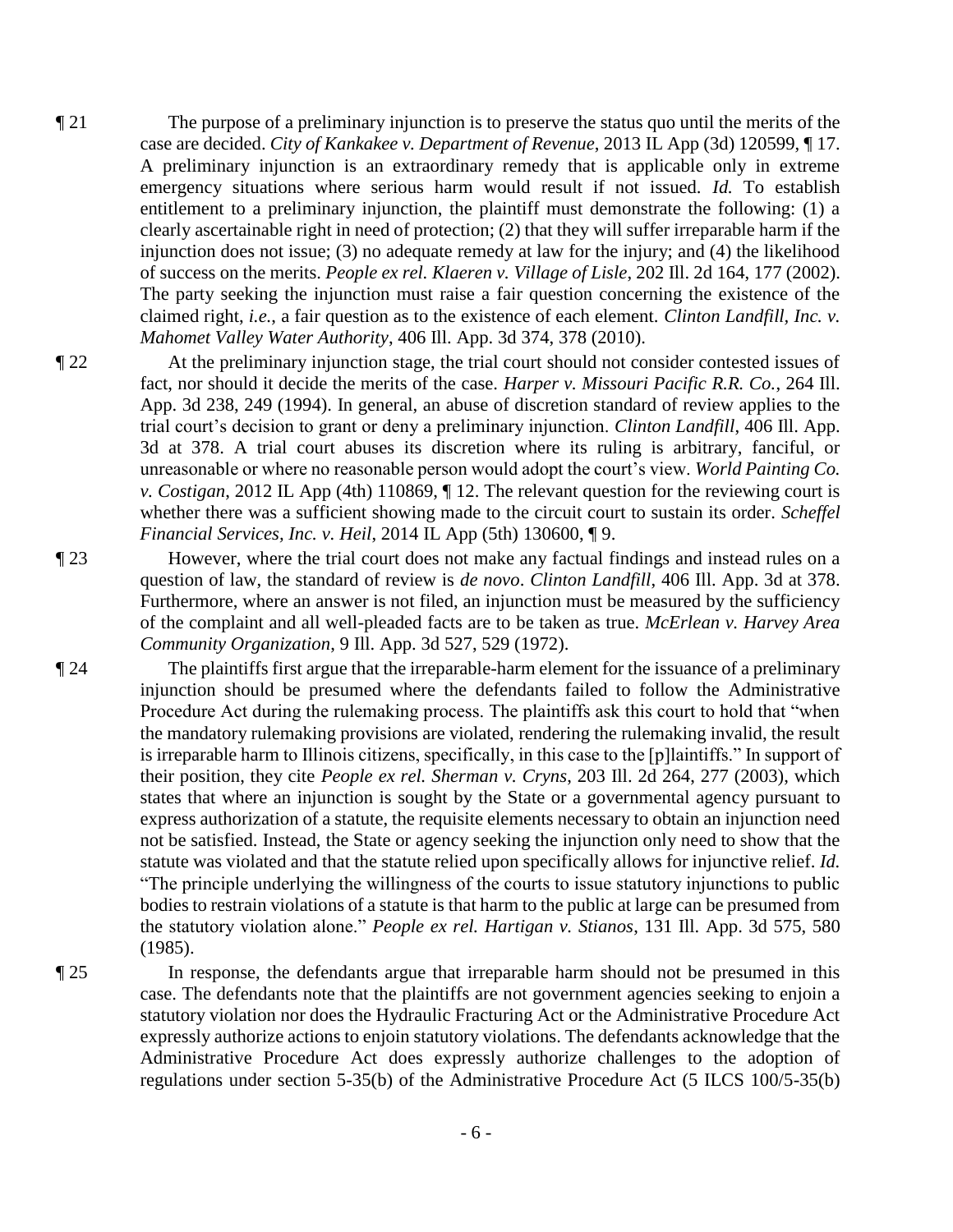(West 2012)), but argue that the provision does not expressly authorize actions to enjoin statutory violations. Accordingly, the defendants argue that the rule set forth in *Sherman* is inapplicable to the present case, which was brought by private parties to enjoin violations of statutes that do not expressly provide for such actions.

¶ 26 After carefully reviewing the case law, we decline to extend the rule set forth in *Sherman* to the present action. As noted by the defendants, the plaintiffs are private parties, not the State or a government agency, seeking to enjoin alleged violations of the Administrative Procedure Act, which does not expressly provide for injunctive relief for statutory violations. Section 5-35(b) of the Administrative Procedure Act (*id.*) does expressly authorize challenges to the adoption of regulations on the ground of noncompliance with the procedural requirements; however, this provision does not explicitly provide for injunctive relief where the Administrative Procedure Act has been violated. Accordingly, we will not extend the rule set forth in *Sherman* to this case and, therefore, the plaintiffs' motion must establish a fair question as to the existence of each element.

¶ 27 Because we conclude that the plaintiffs have failed to establish a fair question as to the existence of irreparable harm, we will not address the remaining elements necessary to obtain a preliminary injunction. See *Smith Oil Corp. v. Viking Chemical Co.*, 127 Ill. App. 3d 423, 431-32 (1984) (where the party seeking the injunction has failed to establish a fair question as to the existence of irreparable harm, the issuance of an injunction is not warranted). As previously explained, an injunction is only authorized where the party seeking it has raised a fair question that, among the other requirements, he will suffer irreparable harm without the granting of the injunction. *Id.* at 431. An alleged injury is irreparable where it is of such nature that the injured party cannot be adequately compensated in damages or when the damages cannot be measured by any certain pecuniary standard. *Kalbfleisch v. Columbia Community Unit School District Unit No. 4*, 396 Ill. App. 3d 1105, 1116 (2009). "The requirement of the showing of imminent injury is not satisfied by proof of a speculative possibility of injury and such relief will not be granted to allay unfounded fears or misapprehensions." (Internal quotation marks omitted.) *Smith Oil Corp.*, 127 Ill. App. 3d at 431.

¶ 28 The plaintiffs argue that they have established a fair question as to irreparable harm in that they "lack \*\*\* any opportunity to remedy the deficient, invalid rulemaking before the rules are applied." The plaintiffs argue that the invalid rules will trigger the permit application process under the Hydraulic Fracturing Act, which will result in the approval of invalid permits for high-volume horizontal hydraulic fracturing operations on, under, or near their property. Specifically, they argue that the irreparable harm is the use of the invalid rules during the pendency of the litigation. The defendants counter that the plaintiffs have only offered "conclusory and speculative allegations advancing generalized grievances that fall far short of the required showing of immediate and irreparable harm specific to them."

¶ 29 Here, the trial court did not allow the presentation of witnesses or affidavits and instead relied on the arguments of counsel in making its decision. After hearing arguments of counsel, the court concluded that the plaintiffs had failed to establish that they will suffer irreparable harm if a preliminary injunction was not issued. The court noted that in order to establish irreparable harm, facts must be alleged with certainty as to what harm the plaintiffs will incur. The court concluded that "[c]onclusory allegations that some of the plaintiffs have land near some areas where someone may file an application for a permit do not state irreparable harm." The court noted that no applications have been filed, let alone granted.